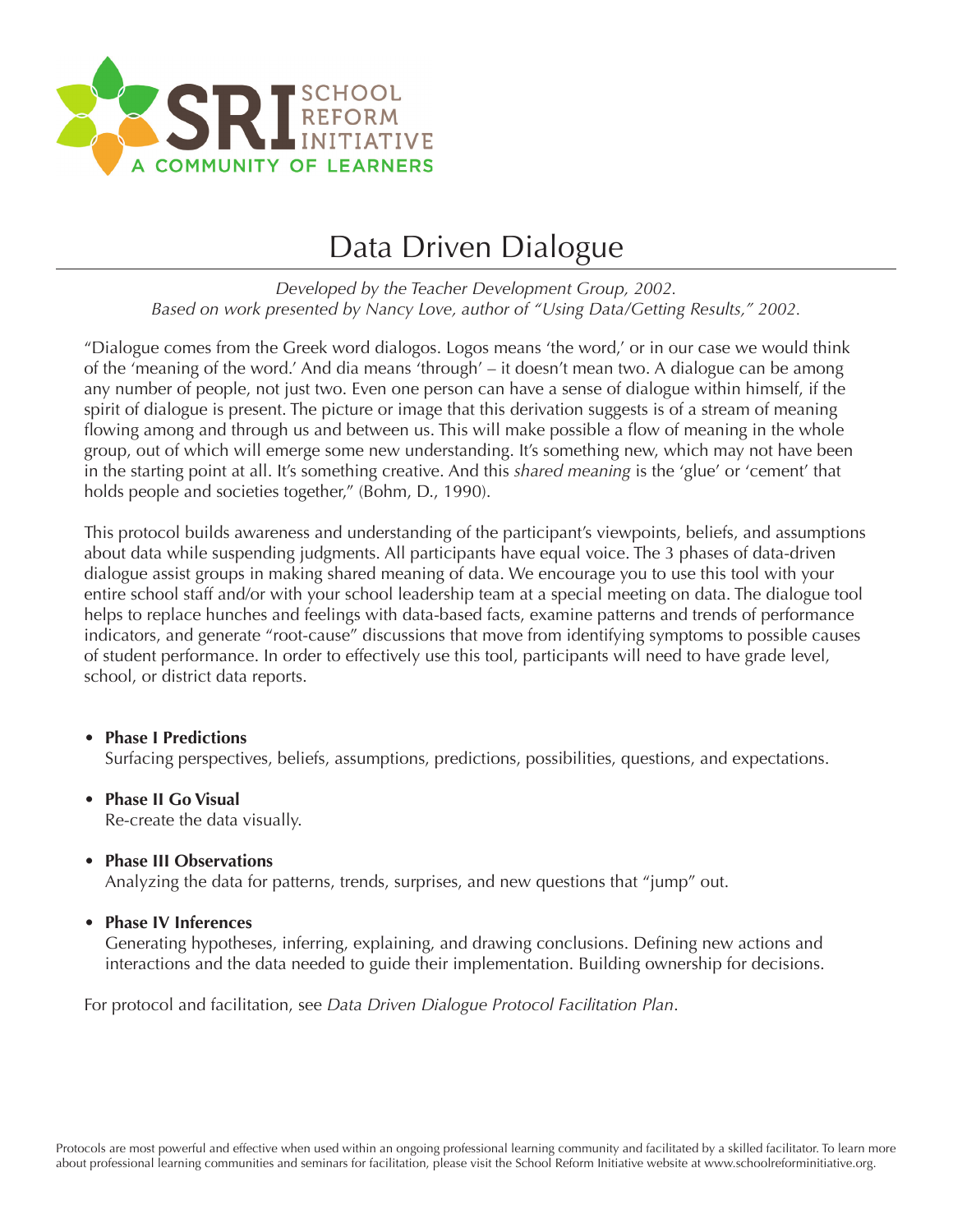

# Data Driven Dialogue Phase I Predictions

Phase I Predictions dialogue takes place before you see the data. During this time, you activate prior knowledge, surface assumptions, and make predictions, thus creating readiness to examine and discuss the data. You hear and honor all assumptions and ideas as "building blocks for new learning."

#### **Private Think Time**

Before beginning your Phase I Predictions dialogue, please reflect privately and record several of your preliminary thoughts about the data. One or more of the following thought-starters may be helpful.

- I assume…
- I predict...
- I wonder...
- My questions/expectations are influenced by...
- Some possibilities for learning that this data may present...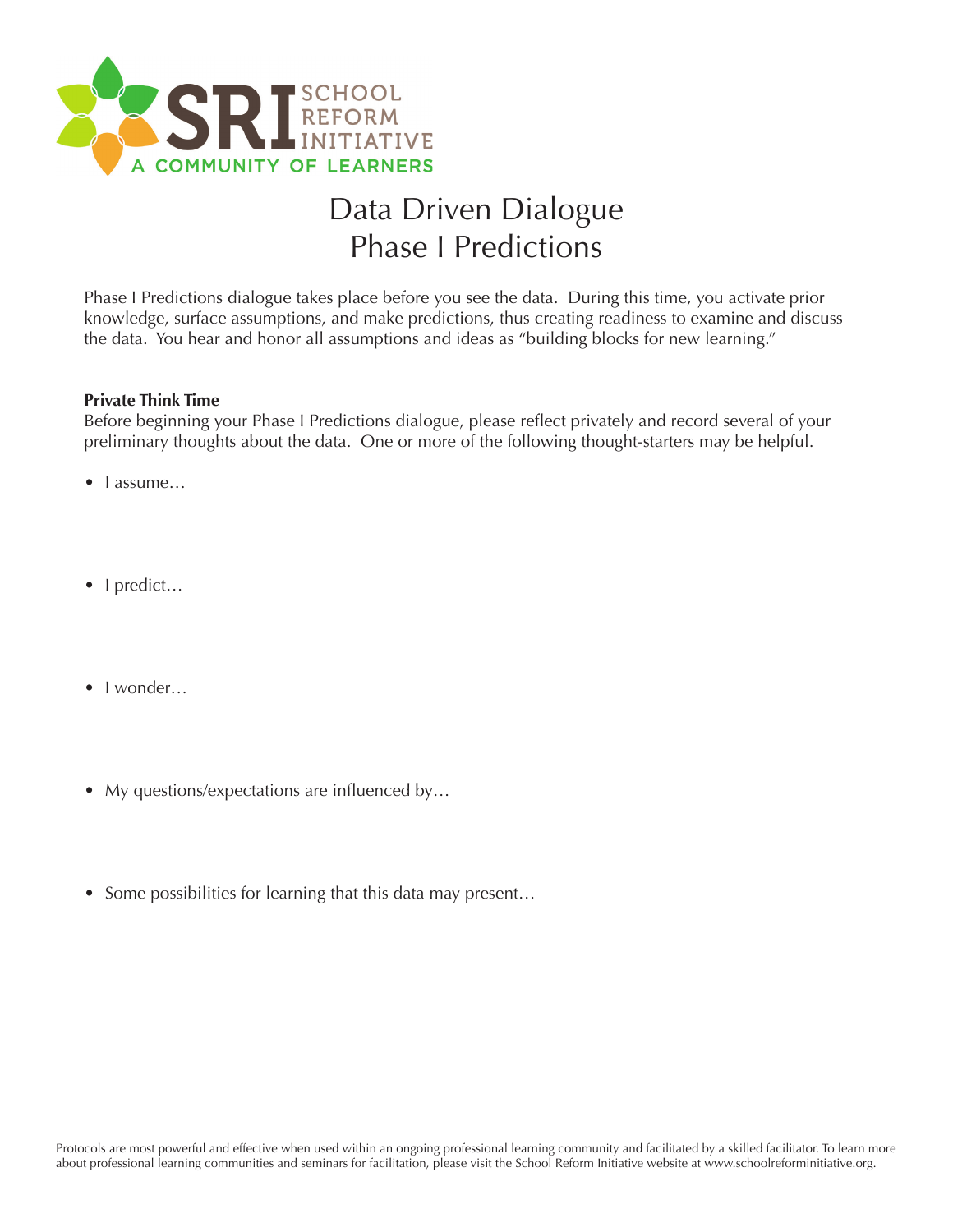

# Data Driven Dialogue Phase II Go Visual

During Phase II Go Visual you re-create the data visually, on large sheets of paper, on a data wall, etc. Participants mark up the data so they better understand it (i.e., highlight trend lines in different colors, do math calculations and chart those, color code parts of the data that relate to each other). Participants might create visuals individually or in pairs or triads. Depending upon the amount of data, it might be helpful to divide it into subsets and identify who in the group will work with different subsets.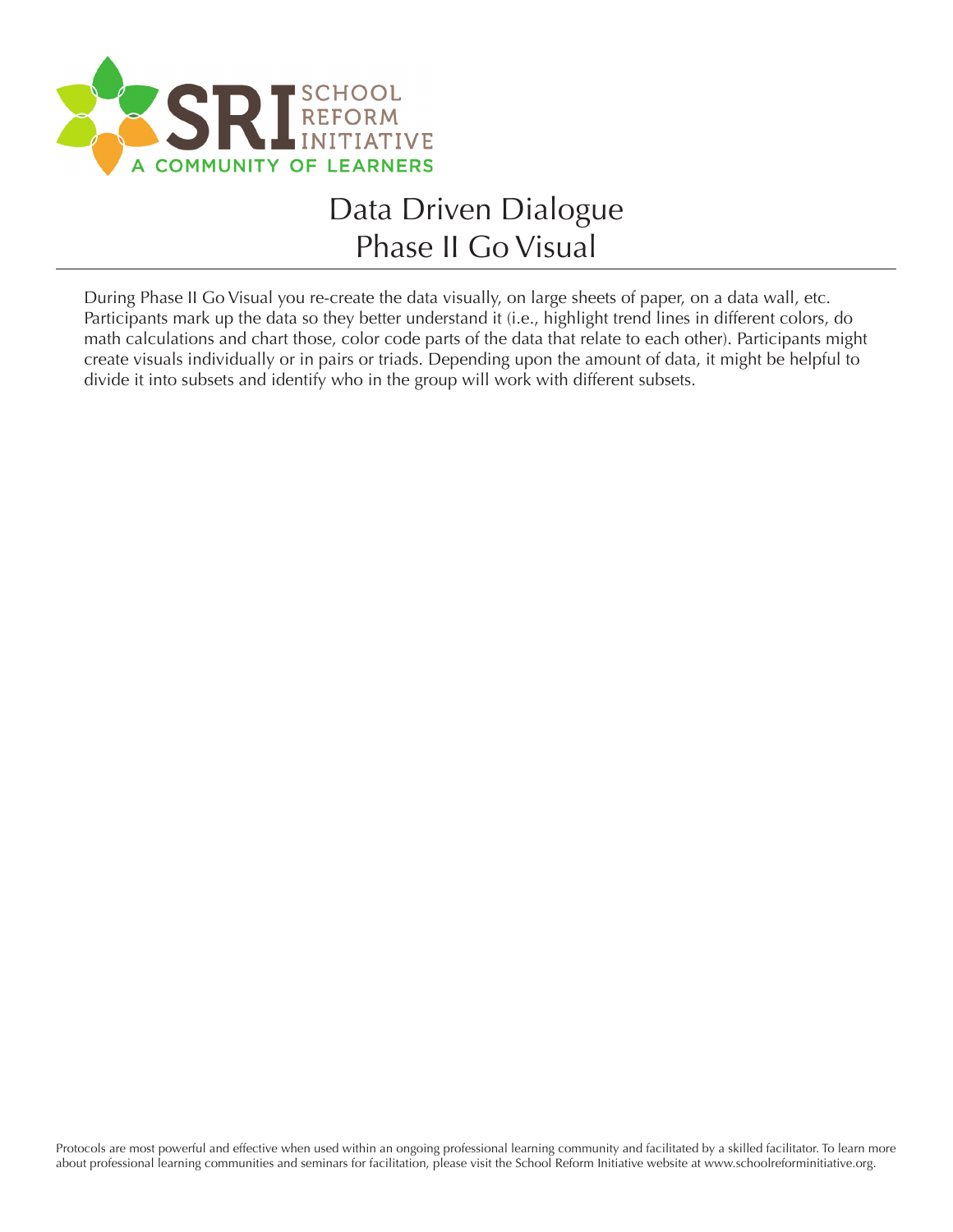

# Data Driven Dialogue Phase III Observations

During Phase III Observations dialogue, you engage with the actual data and note only the facts that you can observe in the data. Conjectures, explanations, conclusions, and inferences are off-limits. You make statements about quantities (e.g., Over half the students…), the presence of certain specific information and/or numerical relationships between ideas (e.g., Over 90% of the students achieved below standard in Problem Solving; Compared to last year's data, the percentage of students performing at the advanced and on-standard levels in Skills increased by 8%…).

### **Private Think Time**

Before beginning Phase III Observations dialogue, please study the data privately and record several of your observations.

### **Remember:**

Just the facts! If you catch yourself using the following words, then stop.







- I observe that...
- Some patterns/trends that I notice…
- I can count...
- I'm surprised that I see...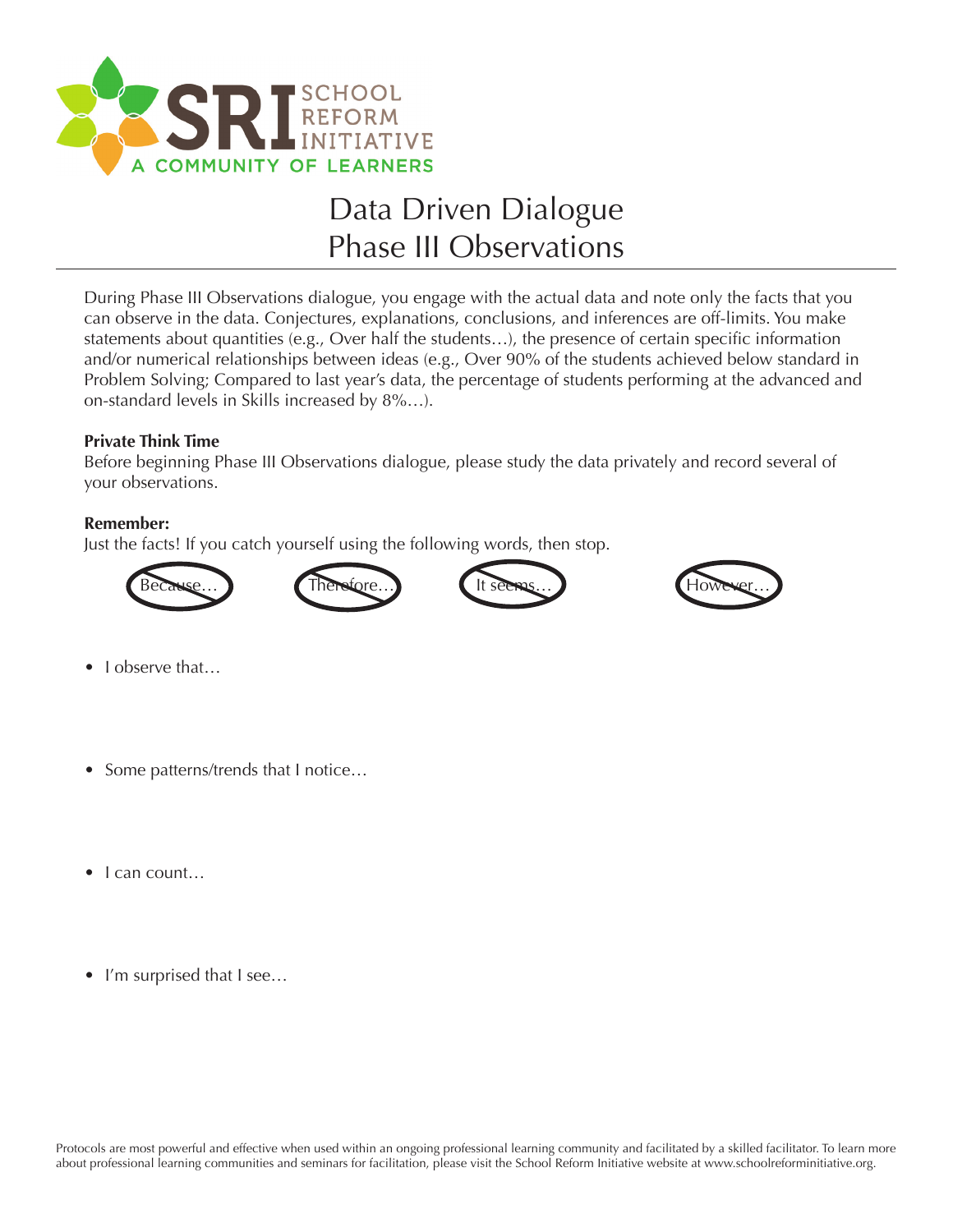

# Data Driven Dialogue Phase IV Inferences

During Phase IV Inferences dialogue, you (a) generate multiple explanations for your Phase III Observations; (b) identify additional data that may be needed to confirm/contradict your explanations; (c) propose solutions/responses; and (d) identify data needed to monitor implementation of your solutions/ responses.

#### **Private Think Time**

Before beginning Phase IV Inferences dialogue with your colleagues, please reflect privately, using one or more of the following thought starters to prompt your thinking:

- I believe the data suggests... because...
- Additional data that would help me verify/confirm my explanations is...

- I think the following are appropriate solutions/responses that address the needs implied in the data...
- Additional data that would help guide implementation of the solutions/responses and determine if they are working…